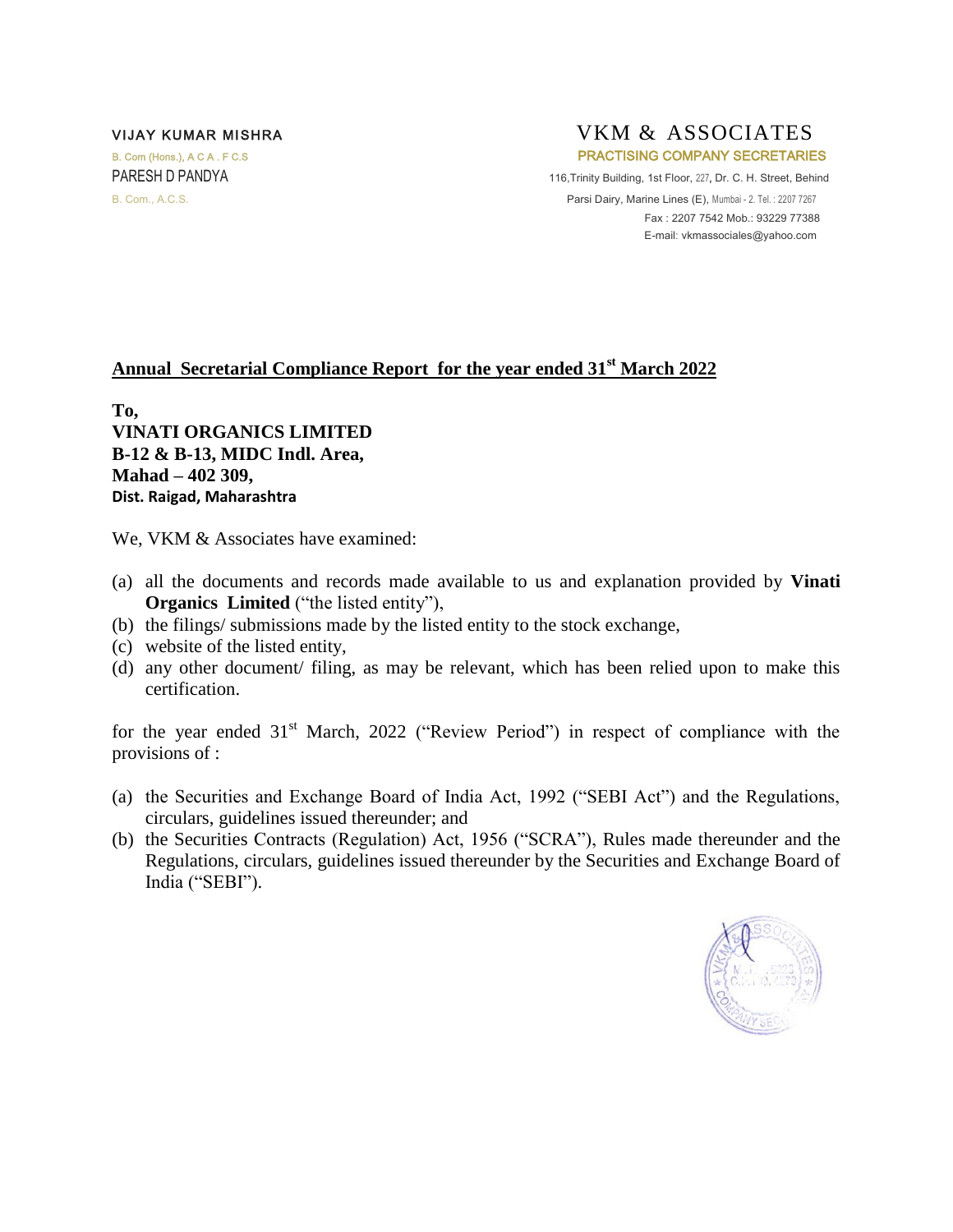The specific Regulations, whose provisions and the circulars/ guidelines issued thereunder, have been examined, include:-

- (a) Securities and Exchange Board of India (Listing Obligations and Disclosure Requirements) Regulations, 2015;
- (b) Securities and Exchange Board of India (Issue of Capital and Disclosure Requirements) Regulations, 2018;
- (c) Securities and Exchange Board of India (Substantial Acquisition of Shares and Takeovers) Regulations, 2011;
- (d) Securities and Exchange Board of India (Buyback of Securities) Regulations, 2018 (Not applicable to the Company during the review period);
- (e) Securities and Exchange Board of India (Share Based Employee Benefits) Regulations, 2014 - (Not applicable to the Company during the review period);
- (f) Securities and Exchange Board of India (Issue and Listing of Debt Securities) Regulations, 2008 - (Not applicable to the Company during the review period);
- (g) Securities and Exchange Board of India (Issue and Listing of Non-Convertible and Redeemable Preference Shares) Regulations, 2013- (Not applicable to the Company during the review period);
- (h) Securities and Exchange Board of India (Prohibition of Insider Trading) Regulations, 2015;
- (i) The Securities and Exchange Board of India (Depositories and Participants) Regulations, 2018;
- (j) The Securities and Exchange Board of India (Registrars to an Issue and Share Transfer Agents) Regulations, 1993 regarding the Companies Act and dealing with client and circulars/ guidelines issued thereunder;

and based on the above examination, we hereby report that, during the Review Period:

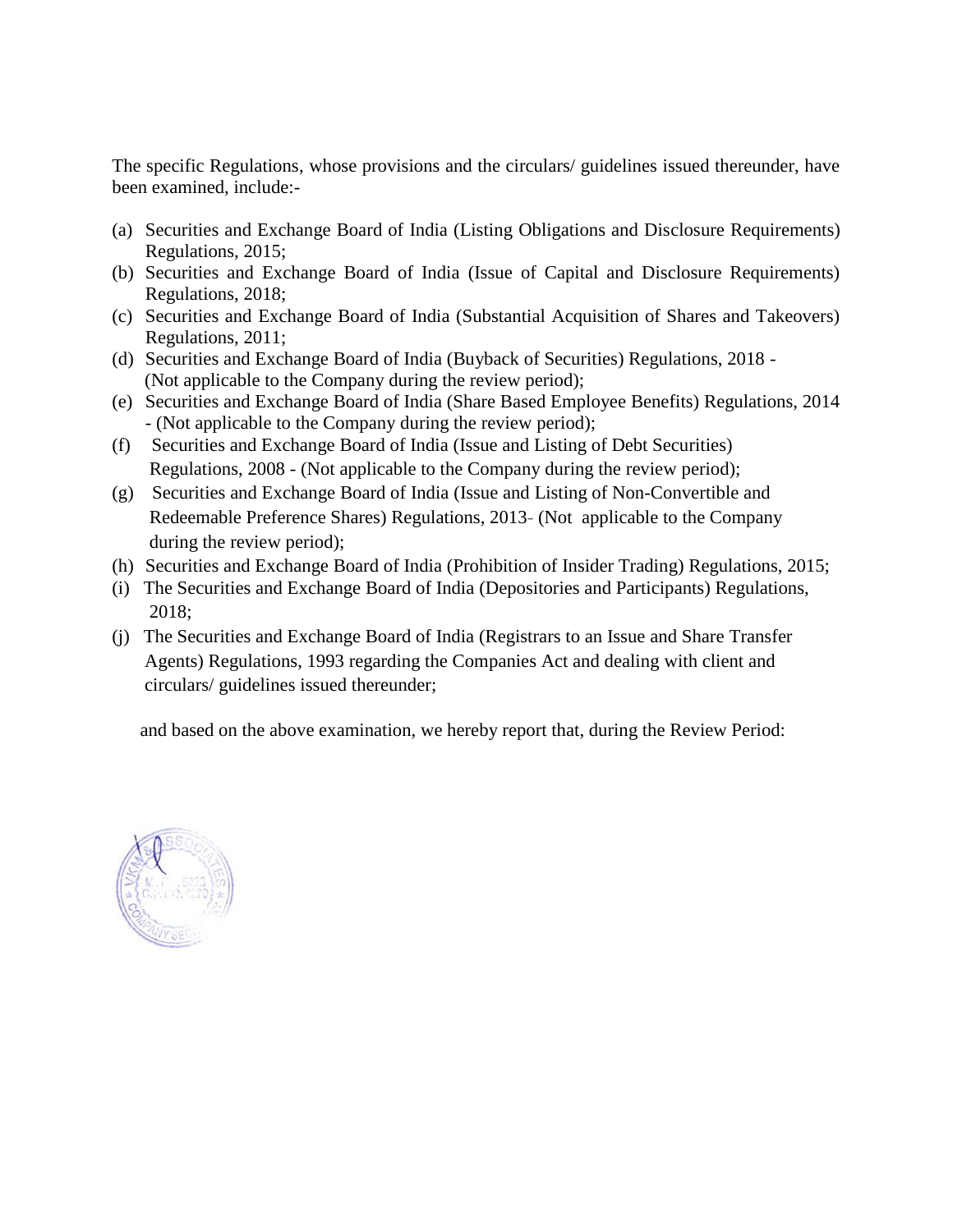(a) The listed entity has complied with the provisions of the above Regulations and circulars/ guidelines issued thereunder, **except** in respect of matters specified below:

| Sr.<br>N <sub>o</sub> | <b>Compliance Requirements</b><br>(Regulations/Circulars/Guidelines<br><i>including specific clauses</i> ) | Deviations | <i><b>Observations/Remarks</b></i> |
|-----------------------|------------------------------------------------------------------------------------------------------------|------------|------------------------------------|
| NIL                   |                                                                                                            |            |                                    |

- (b) The listed entity has maintained proper records under the provisions of the above Regulations and circulars/guidelines issued thereunder insofar as it appears from our examination of those records.
- (c) The following are the details of actions taken against the listed entity/ its promoters/ directors/ material subsidiaries either by SEBI or by Stock Exchanges (*including under the Standard Operating Procedures issued by SEBI through various circulars*) under the aforesaid Acts/ Regulations and circulars/ guidelines issued thereunder:

| Sr.<br>N <sub>O</sub> | Action taken by                                                                                              | Details<br>$\sigma f$<br><b>Violation</b>                                                                                                                                                                            | taken                                                                                                                            | Details of Action   Comments on the<br>Actions taken by the<br>Company                       |
|-----------------------|--------------------------------------------------------------------------------------------------------------|----------------------------------------------------------------------------------------------------------------------------------------------------------------------------------------------------------------------|----------------------------------------------------------------------------------------------------------------------------------|----------------------------------------------------------------------------------------------|
| 1.                    | <b>National</b><br><b>Stock</b><br><b>India</b><br>Exchange<br>of<br>Limited (NSE) and BSE<br>Limited (BSE). | Filing<br>of<br><b>Disclosure</b><br>of<br><b>Related</b><br>party<br>for<br>transactions<br>half year ended<br>31 <sup>st</sup> March, 2021<br>under Reg $23(9)$<br>of LODR, 2015<br>after 8 days from<br>due date. | <b>Fine</b><br>$\mathbf{R}$ s.<br><b>of</b><br>(plus)<br>40,000/-<br>applicable<br><i>taxes</i> )<br>each paid to NSE<br>and BSE | Due to 2nd wave of<br>COVID-19<br>disruption,<br><i>the</i><br>company delayed in<br>filing. |

(d) The listed entity has taken the following actions to comply with the observations made in previous reports:

| Sr                    | <i><b>Observations</b></i> | in<br>the 1 | <i><b>Observations</b></i> |                 |     |               |  |  |         | Actions taken by Comments on the        |  |  |
|-----------------------|----------------------------|-------------|----------------------------|-----------------|-----|---------------|--|--|---------|-----------------------------------------|--|--|
| N <sub>O</sub>        | previous Reports           |             | made                       | in              | the |               |  |  |         | the Listed Entity; Actions taken by the |  |  |
|                       |                            |             | Secretarial                |                 |     | <i>if any</i> |  |  | Company |                                         |  |  |
|                       |                            |             | Compliance                 |                 |     |               |  |  |         |                                         |  |  |
|                       |                            |             | Report for                 |                 | the |               |  |  |         |                                         |  |  |
|                       |                            |             | year                       | ended $31^{st}$ |     |               |  |  |         |                                         |  |  |
|                       |                            |             | March, 2021                |                 |     |               |  |  |         |                                         |  |  |
| <b>Not Applicable</b> |                            |             |                            |                 |     |               |  |  |         |                                         |  |  |